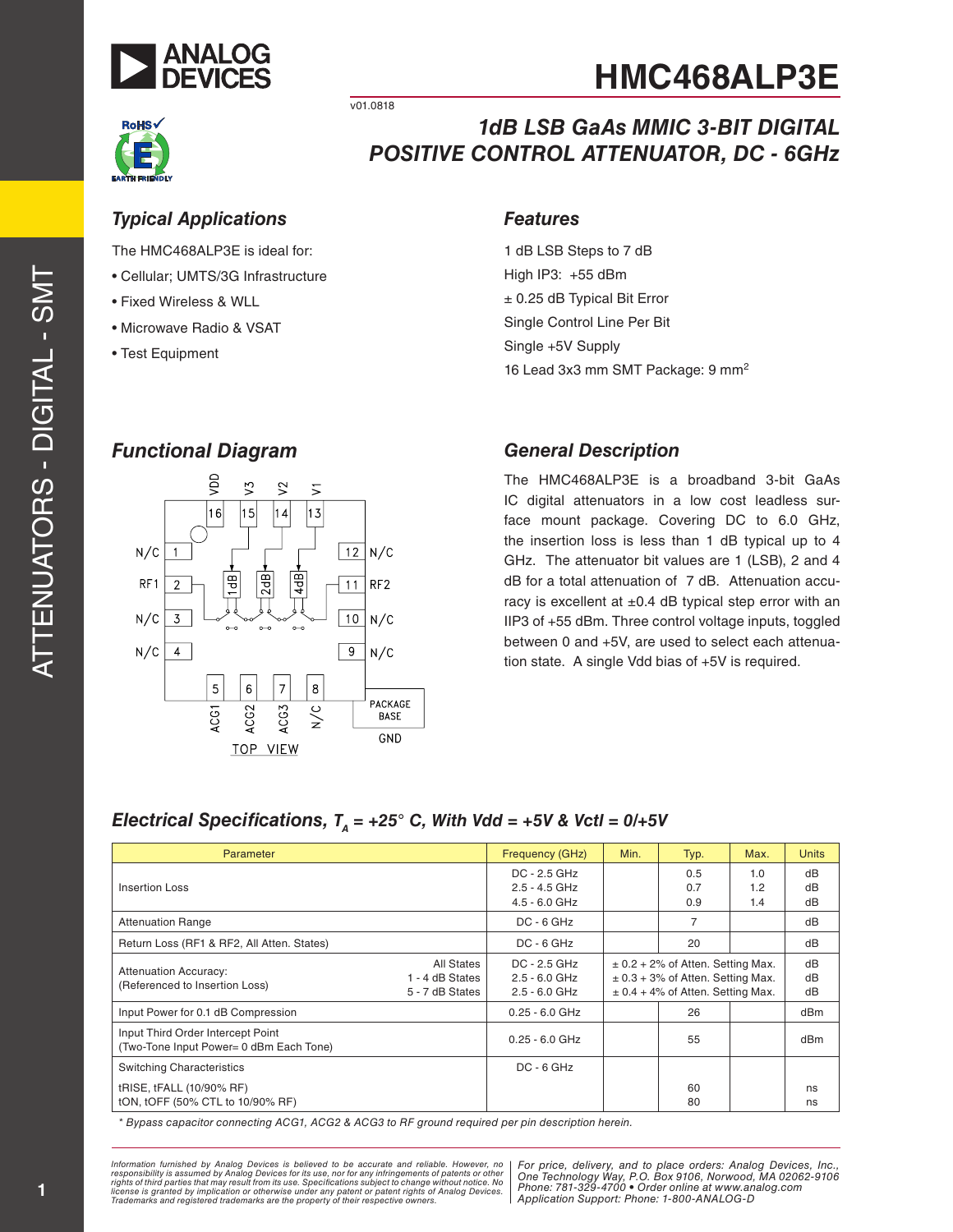



# *1dB LSB GaAs MMIC 3-BIT DIGITAL POSITIVE CONTROL ATTENUATOR, DC - 6GHz*



v01.0818

### *Normalized Attenuation*

*(Only Major States are Shown)*



### *Bit Error vs. Frequency*

*(Only Major States are Shown)*



*Return Loss RF1, RF2*

*(Only Major States are Shown) Insertion Loss*



### *Bit Error vs. Attenuation State*



*Relative Phase vs. Frequency*

*(Only Major States are Shown)*

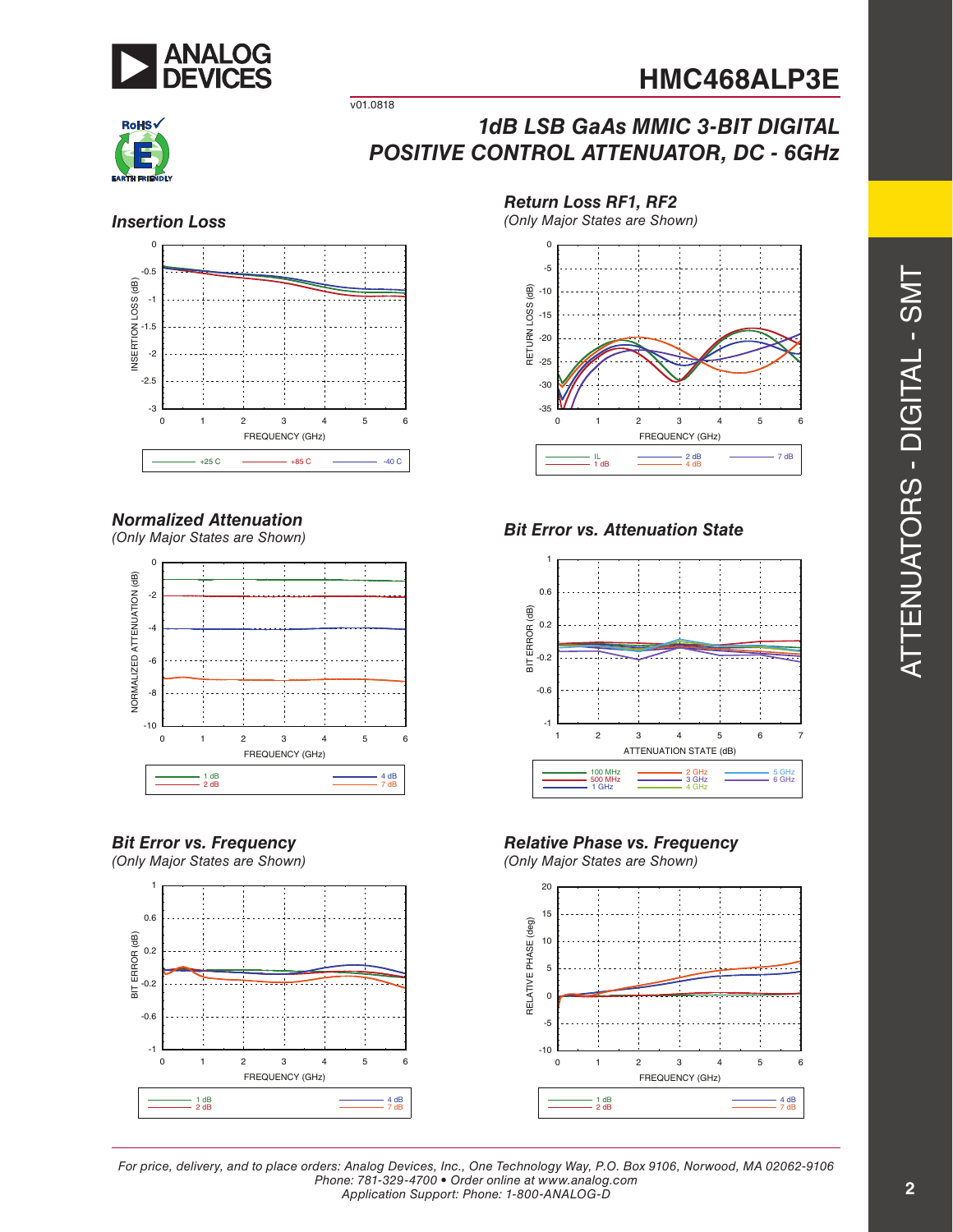



# *1dB LSB GaAs MMIC 3-BIT DIGITAL POSITIVE CONTROL ATTENUATOR, DC - 6GHz*

#### *Step Error Between Successive Attenuation States*



v01.0818

### *Truth Table*

| <b>Control Voltage Input</b>                                    |                        |                        |                                                |
|-----------------------------------------------------------------|------------------------|------------------------|------------------------------------------------|
| V <sub>1</sub><br>4 dB                                          | V <sub>2</sub><br>2 dB | V <sub>3</sub><br>1 dB | <b>Attenuation Setting</b><br><b>RF1 - RF2</b> |
| High                                                            | High                   | High                   | Reference I.L.                                 |
| High                                                            | High                   | Low                    | 1 dB                                           |
| High                                                            | Low                    | High                   | 2 dB                                           |
| Low                                                             | High                   | High                   | 4 dB                                           |
| Low                                                             | Low                    | Low                    | 7 dB                                           |
| Any combination of the above states will provide an attenuation |                        |                        |                                                |

approximately equal to the sum of the bits selected.

### *Bias Voltage & Current*

| Vdd Range= $+5.0$ Vdc $\pm$ 10% |                    |                    |  |
|---------------------------------|--------------------|--------------------|--|
| Vdd<br>(Vdc)                    | Idd (Typ.)<br>(mA) | Idd (Max.)<br>(mA) |  |
| $+5.0$                          | 1.05               | 1.8                |  |

### *TTL/CMOS Control Voltages*

| <b>State</b> | <b>Bias Condition</b>         |  |
|--------------|-------------------------------|--|
| Low          | 0 to 0.8 Vdc @ -0.05 uA Typ.  |  |
| High         | +2.0 to +5.0 Vdc @ 40 uA Typ. |  |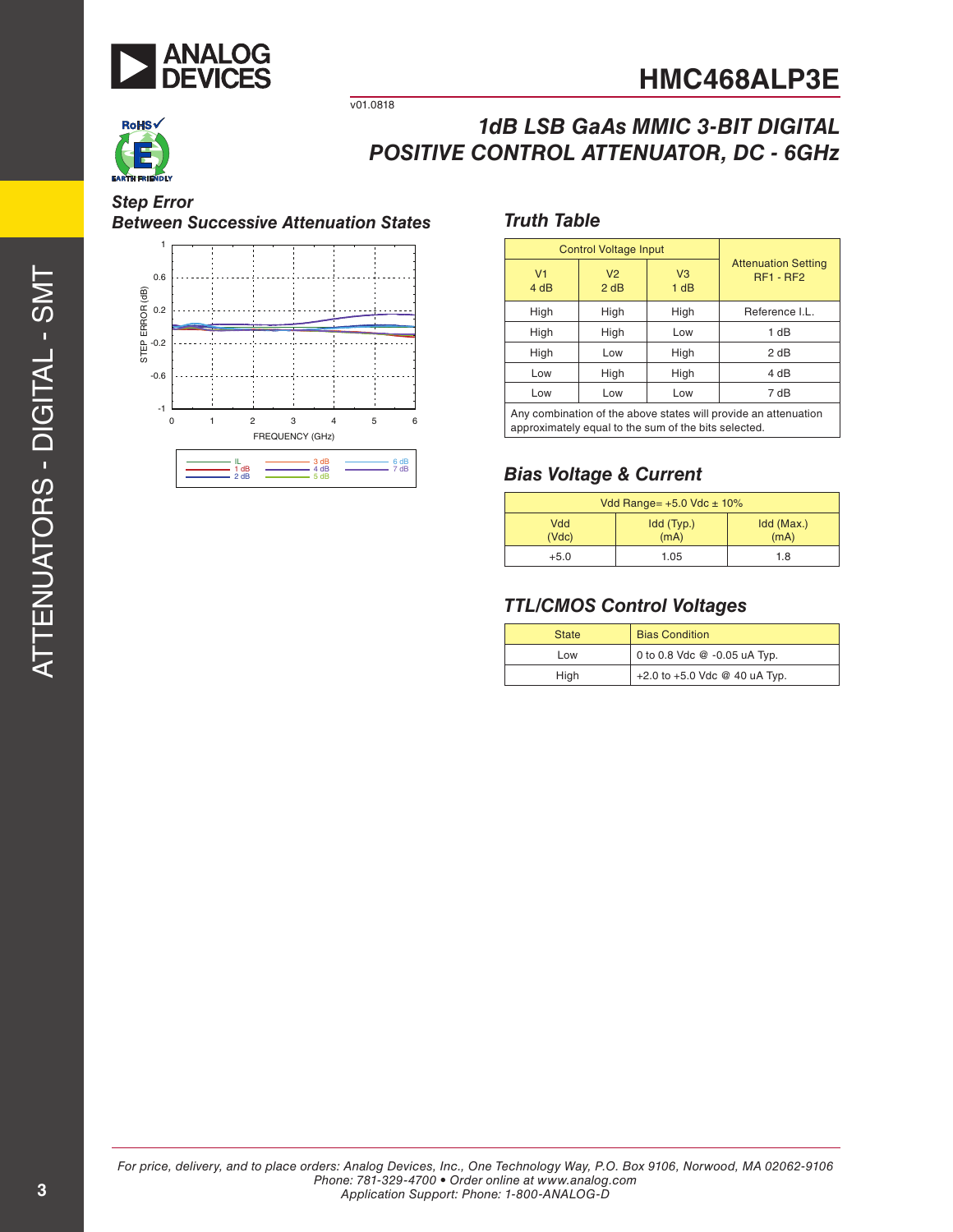

ELECTROSTATIC SENSITIVE DEVICE OBSERVE HANDLING PRECAUTIONS



v01.0818

# *1dB LSB GaAs MMIC 3-BIT DIGITAL POSITIVE CONTROL ATTENUATOR, DC - 6GHz*

### *Absolute Maximum Ratings*

| <b>RF Input Power</b>                                                     | $+30$ dBm                  |
|---------------------------------------------------------------------------|----------------------------|
| Control Voltage (V1 to V3)                                                | $-0.5$ Vdc to Vdd $+1$ Vdc |
| Bias Voltage (Vdd)                                                        | $+7$ Vdc                   |
| <b>Channel Temperature</b>                                                | 150 °C                     |
| Continuous Pdiss (T = $85^{\circ}$ C)<br>(derate 10. 1mW/ °C above 85 °C) | 0.657 W                    |
| <b>Thermal Resistance</b>                                                 | 99 °C/W                    |
| <b>Storage Temperature</b>                                                | $-65$ to $+150$ °C         |
| <b>Operating Temperature</b>                                              | -40 to +85 $\degree$ C     |
| <b>ESD Sensitivity (HBM)</b>                                              | Class 1A                   |

# *Outline Drawing*







NOTES:

- 1. LEADFRAME MATERIAL: COPPER ALLOY
- 2. DIMENSIONS ARE IN INCHES [MILLIMETERS]
- 3. LEAD SPACING TOLERANCE IS NON-CUMULATIVE
- 4. PAD BURR LENGTH SHALL BE 0.15mm MAXIMUM.
- PAD BURR HEIGHT SHALL BE 0.05mm MAXIMUM.
- 5. PACKAGE WARP SHALL NOT EXCEED 0.05mm.
- 6. ALL GROUND LEADS AND GROUND PADDLE MUST BE SOLDERED TO PCB RF GROUND.
- 7. REFER TO HITTITE APPLICATION NOTE FOR SUGGESTED LAND PATTERN.

### *Package Information*

| <b>Part Number</b> | <b>Package Body Material</b>                       | Lead Finish   | <b>MSL Rating</b> | Package Marking <sup>[1]</sup> |
|--------------------|----------------------------------------------------|---------------|-------------------|--------------------------------|
| HMC468ALP3E        | RoHS-compliant Low Stress Injection Molded Plastic | 100% matte Sn | $MSL3^{[2]}$      | 468A<br>XXXX                   |

[1] 4-Digit lot number XXXX

[2] Max peak reflow temperature of 260 °C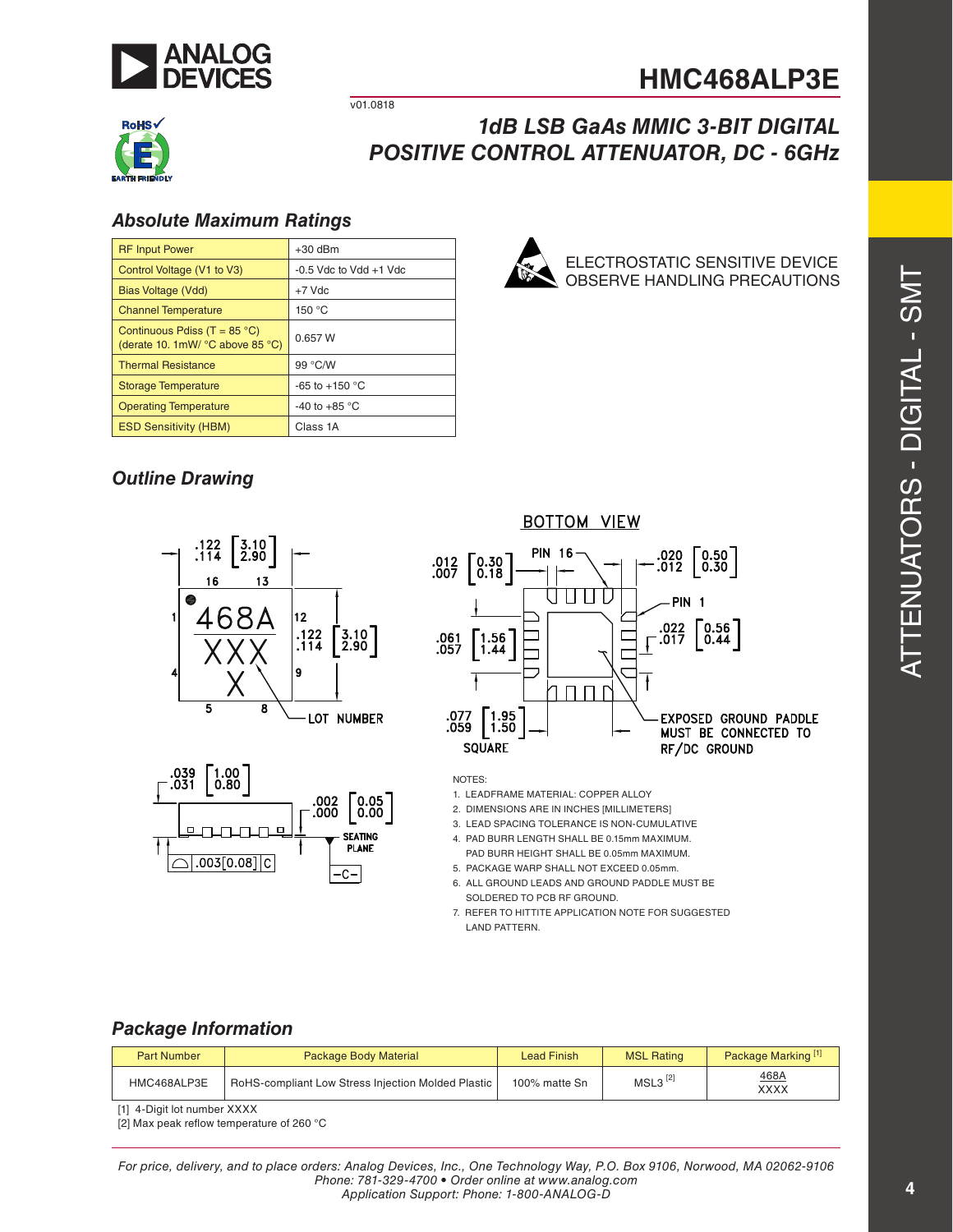



# *1dB LSB GaAs MMIC 3-BIT DIGITAL POSITIVE CONTROL ATTENUATOR, DC - 6GHz*

### *Pin Descriptions*

| <b>Pin Number</b>        | <b>Function</b> | <b>Description</b>                                                                                                                            | <b>Interface Schematic</b> |
|--------------------------|-----------------|-----------------------------------------------------------------------------------------------------------------------------------------------|----------------------------|
| 1, 3, 4, 8,<br>9, 10, 12 | N/C             | These pins should be connected to PCB<br>RF ground to maximize performance.                                                                   |                            |
| 2, 11                    | RF1, RF2        | This pin is DC coupled and matched to 50 Ohm.<br>Blocking capacitors are required                                                             | RF1<br>(RF2)               |
| $13 - 15$                | $V1 - V3$       | See truth table and control voltage table.                                                                                                    | $\bigcirc$ Vdd<br>133K     |
| $5 - 7$                  | ACG1 - ACG3     | External capacitor to ground is required.<br>Select value for lowest frequency of operation.<br>Place capacitor as close to pins as possible. |                            |
| 16                       | Vdd             | <b>Supply Voltage</b>                                                                                                                         |                            |
|                          | <b>GND</b>      | Package bottom has an exposed metal paddle<br>that must be connected to RF/DC ground.                                                         | $\circ$ GND                |

v01.0818

## *Application Circuit*